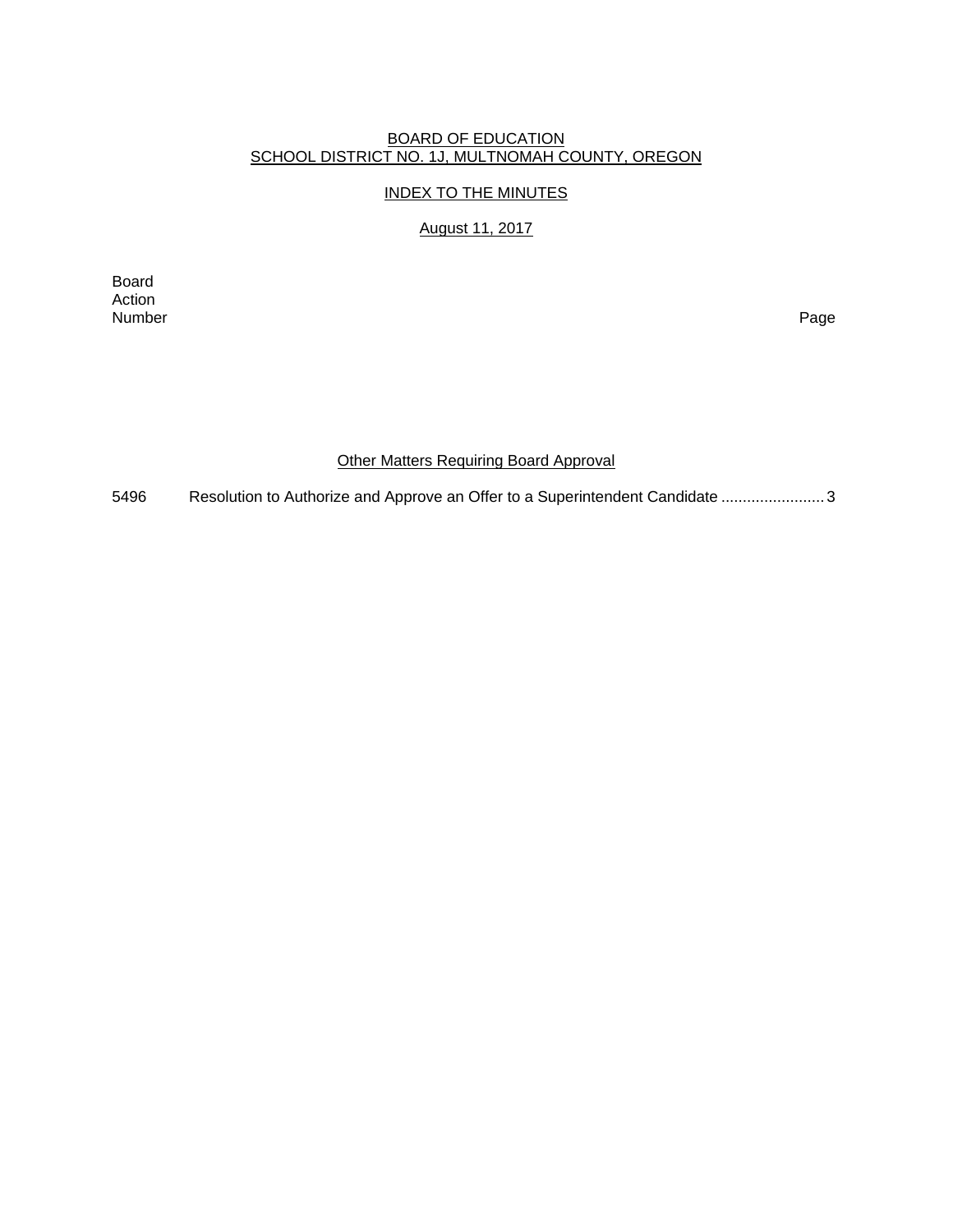August 11, 2017

# Purchases, Bids, Contracts

The Interim Superintendent RECOMMENDED adoption of the following item:

## Number 5496

Director Esparza Brown moved and the remaining Directors of the Board seconded the motion to adopt the above numbered item. The motion was put to a voice vote and passed unanimously. (7-yes, 0-no), with Student Representative Tran absent.